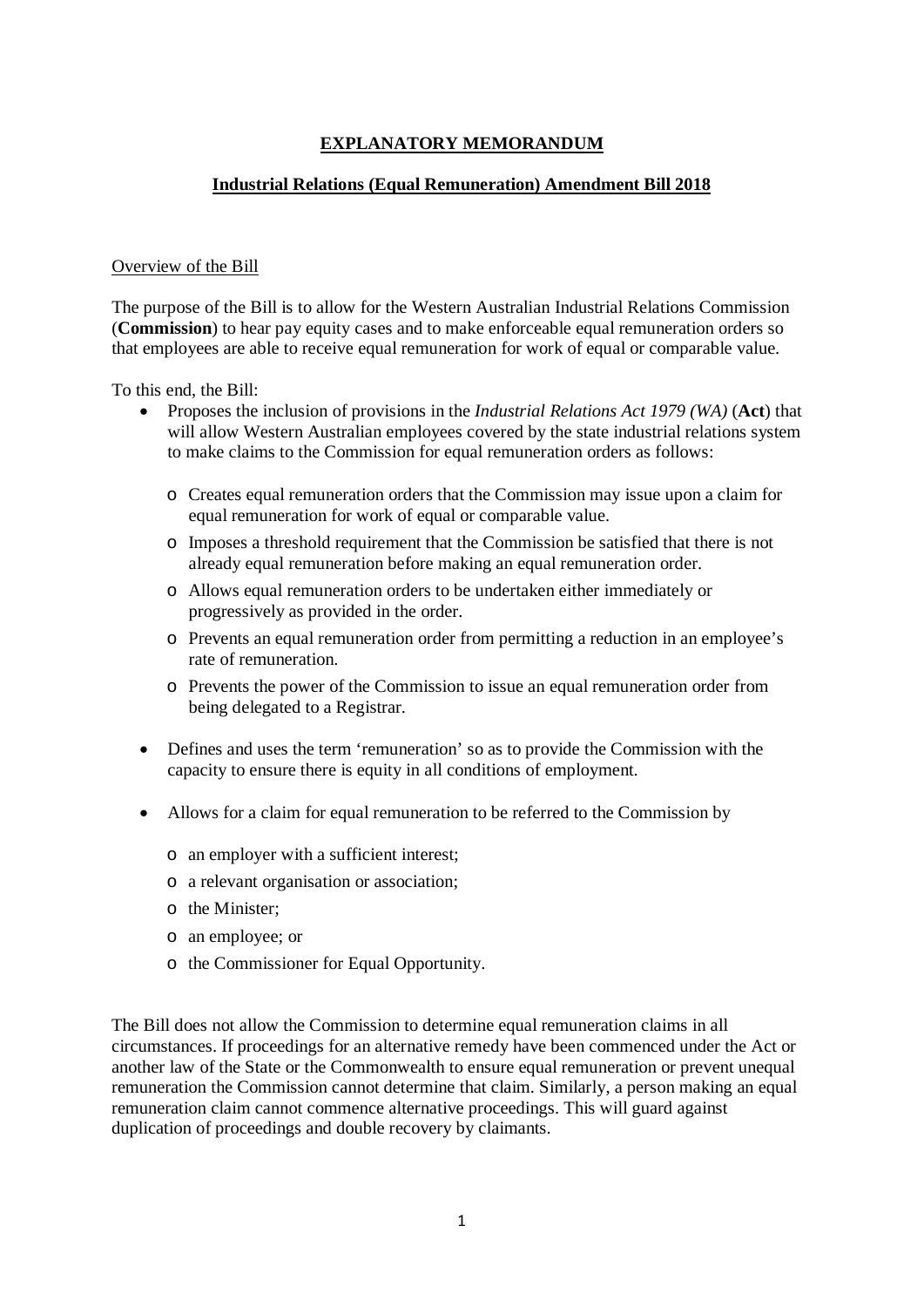# **Clause Notes**

Clause 1

This clause contains the title of the Bill.

## Clause 2

This clause sets out the commencement provisions.

Proposed sections 1 and 2 of the proposed Act will come into operation on the day on which the Act receives the Royal Assent.

The rest of the proposed Act will come into operation on a day that will be fixed by Proclamation. Different days may be fixed for different provisions.

## Clause 3

This clause provides the object of the Bill.

### Clause 4

This clause amends the principal objects of the *Industrial Relations Act 1979 (WA)*.

Sub clause (a) amends section 6(ac) of the Act to include work by men and women employees of equal or comparable value. This broadens the scope of this section and brings the objects of the Act into line with the criteria used by the Commission to determine minimum wages under section  $50A(3)(a)(vii)$  of the Act and Principle 10 of the State Wage Fixing Principles.

### Clause 5

Sub clause (1) defines certain terms used in the Bill to ensure the provisions of the Act are applied as intended.

*Equal remuneration for work of equal or comparable value* is defined in the proposed section 23C(1) as equal remuneration for men and women employees for work of equal or comparable value.

*Equal remuneration order* is defined in the proposed section 23C(2) as an order to ensure that there will be equal remuneration for employees for work of an equal or comparable value. This terminology is again consistent with the Commission criteria to determine minimum wages under section 50A(3)(a)(vii) of the Act and Principle 10 of the State Wage Fixing Principles.

**Remuneration** has been defined broadly to provide the Commission with the capacity to ensure there is equity across the total remuneration package of an employee, including conditions of employment.

Sub clause (2) broadens the definition of *industrial matter* in section 7 to include matters relating to equal remuneration for men and women employees for work of equal or comparable value.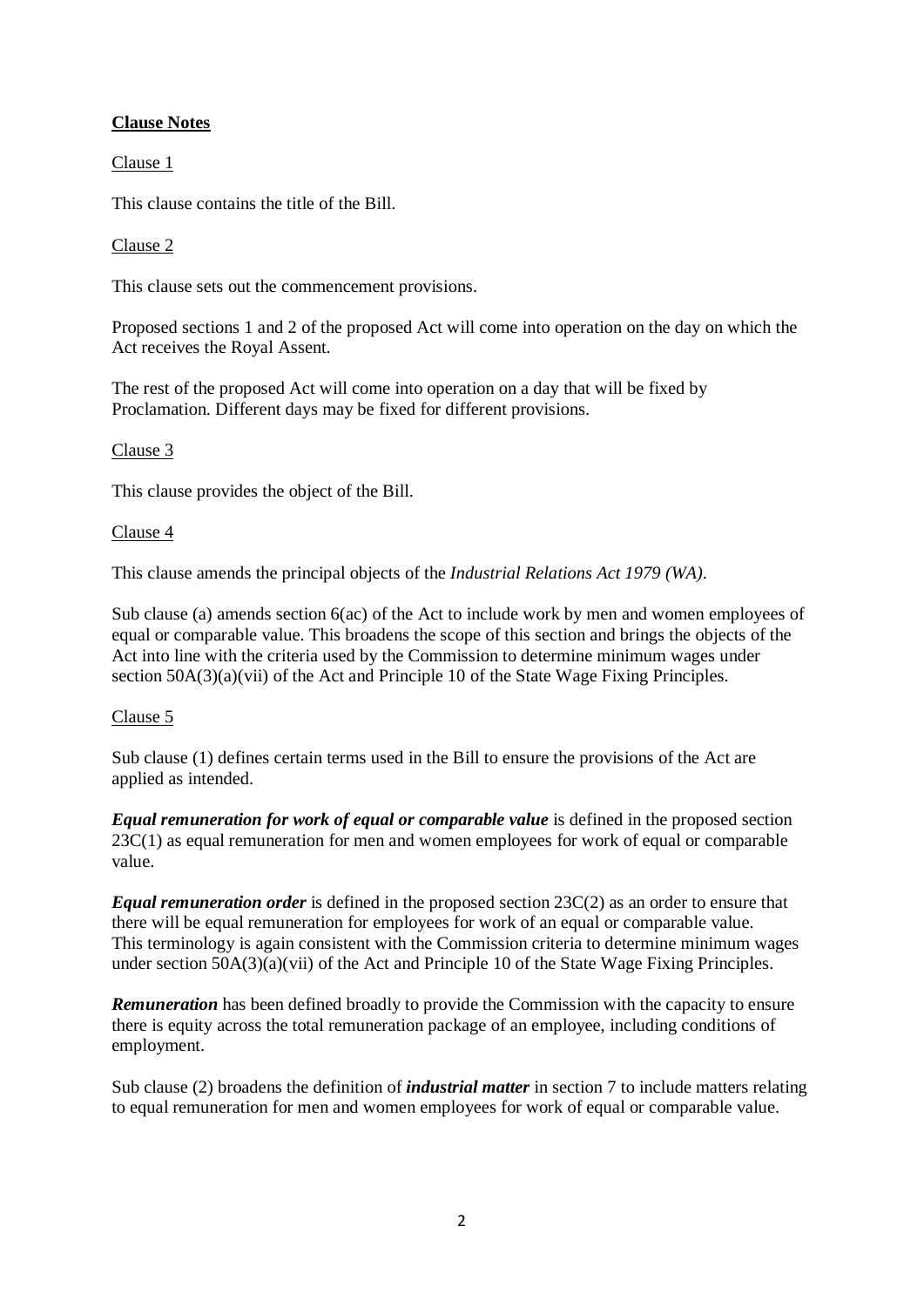### Clause 6

This clause limits the amended jurisdiction of the Commission to hear claims for equal remuneration for work of equal or comparable value to orders authorised under section 23C.

#### Clause 7

This clause creates an order that can be made by the Commission on claims for equal remuneration for work of equal or comparable value.

The Commission may only make an equal remuneration order if it is satisfied that there is not equal remuneration for work of equal or comparable value.

An equal remuneration order:

- may provide for increases in rates of remuneration as the Commission considers appropriate to ensure that there will be equal remuneration;
- may be implemented immediately or progressively; but
- must not provide a reduction in an employee's rate of remuneration.

Sub clauses (7) and (8) prevent employers from reducing an employee's remuneration because a claim for an equal remuneration has been made.

#### Clause 8

Employers with a sufficient interest in the matter, relevant organisations or associations, the Minister and employees are already empowered to refer industrial matters to the Commission under the Act. This clause allows these persons to make claims for equal remuneration for work of equal or comparable value.

This clause also expands the persons by whom claims for equal remuneration for work of equal or comparable value can be made. Sub clause (d) allows the Commissioner for Equal Opportunity appointed under section 75 of the *Equal Opportunity Act 1984* to make claims on a behalf of an employee for equal remuneration for work of equal or comparable value.

#### Clause 9

This clause inserts section 29AB. This section limits the circumstances in which claims for equal remuneration for work of equal or comparable value can be made.

The Commission cannot determine a claim for equal remuneration for work of equal or comparable value if proceedings for an alternative remedy to ensure equal remuneration for work of equal or comparable value or against unequal remuneration have been commenced under the Act or another law of the State or Commonwealth. Conversely, where a person makes a claim to the Commission for an equal remuneration order that person cannot commence proceedings for an alternative remedy.

However, employees will still be able to make concurrent claims for compensation for past actions. Under proposed subsection (5) any remedy that consists solely of compensation for past actions and exists under any State or Commonwealth law relating to employment discrimination is not an 'alternative remedy' for the purposes of section 29AB.